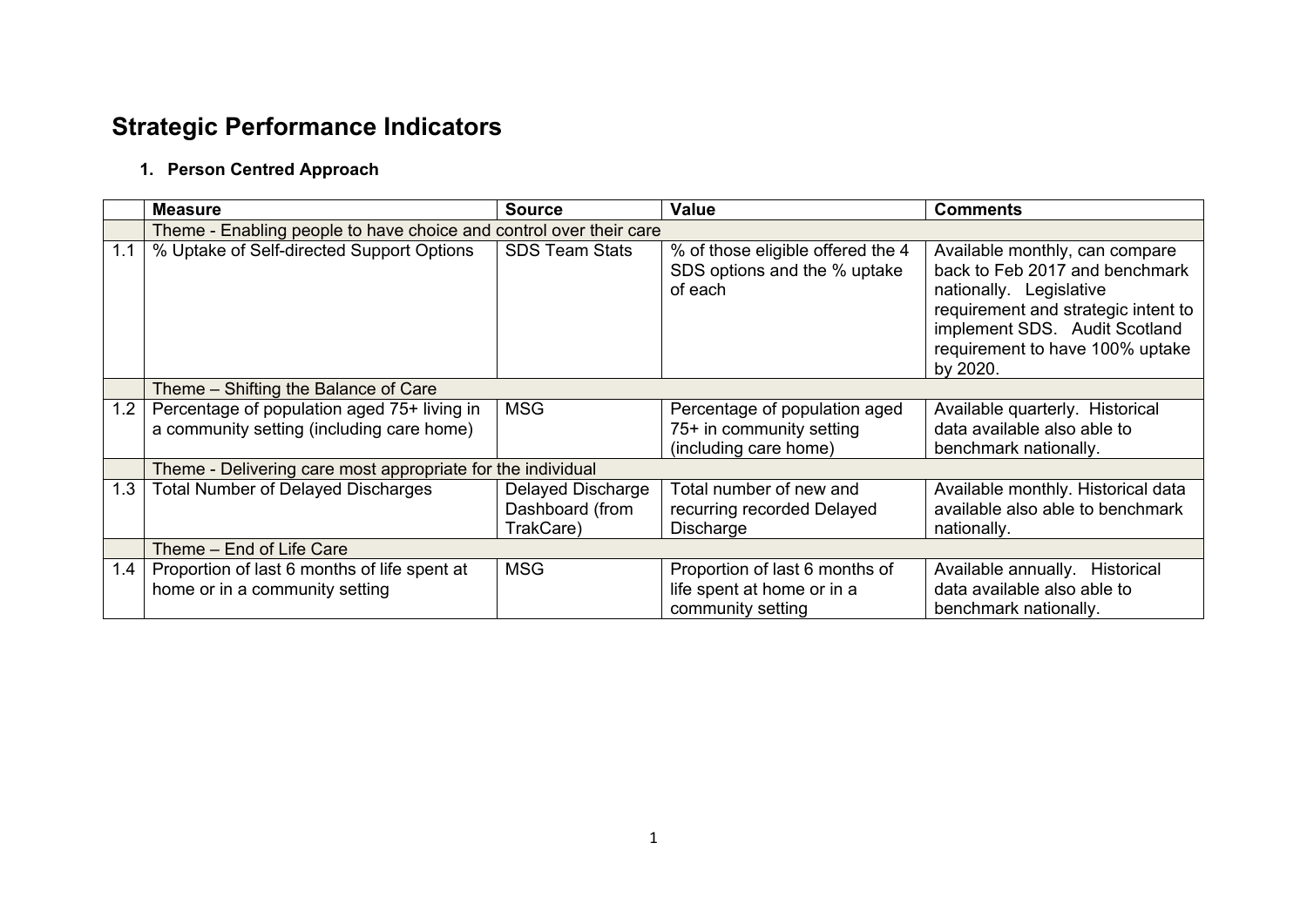## **2. Support and Improve Health, Wellbeing, and Quality of Life**

|     | <b>Measure</b>                                                                                                                                   | <b>Source</b>                          | <b>Value</b>                                                                                                                                        | <b>Comments</b>                                                                                                                        |  |
|-----|--------------------------------------------------------------------------------------------------------------------------------------------------|----------------------------------------|-----------------------------------------------------------------------------------------------------------------------------------------------------|----------------------------------------------------------------------------------------------------------------------------------------|--|
|     | Theme – Keep people healthy with no need for emergency admission to hospital settings                                                            |                                        |                                                                                                                                                     |                                                                                                                                        |  |
| 2.1 | <b>Emergency Admission Rate</b><br>(per 100,000 population)                                                                                      | <b>National Indicator</b><br>$(NI-12)$ | Number of admissions (per<br>100,000 population)                                                                                                    | Available annually. Historical data<br>available also able to benchmark<br>nationally.                                                 |  |
| 2.2 | Number of A&E Attendances                                                                                                                        | <b>MSG</b>                             | Number of A&E Attendances                                                                                                                           | Available quarterly. Historical data<br>available also able to benchmark<br>nationally.                                                |  |
| 2.3 | Readmission to hospital within 28<br>days (per 100,000 population)                                                                               | National Indicator<br>$(NI-14)$        | Number of people readmitted<br>to hospital within 28 days<br>(per 100,000 population)                                                               | Available annually. Historical data<br>available also able to benchmark<br>nationally.                                                 |  |
| 2.4 | Falls Rate per 1,000 population aged<br>65+                                                                                                      | National Indicator<br>$(NI-16)$        | Falls Rate per 1,000<br>population aged 65+                                                                                                         | Available annually. Historical data<br>available also able to benchmark<br>nationally.                                                 |  |
|     | Theme - People's perception of their health, wellbeing and quality of life                                                                       |                                        |                                                                                                                                                     |                                                                                                                                        |  |
| 2.5 | % of adults supported at home who<br>agree that their services and support<br>had an impact on improving or<br>maintaining their quality of life | <b>National Indicator</b><br>$(N - 2)$ | % of adults supported at<br>home who agree that their<br>services and support had an<br>impact on improving or<br>maintaining their quality of life | Available bi-annually NB: national<br>survey not effective – propose local<br>survey.                                                  |  |
| 2.6 | Warwick Edinburgh Mental<br><b>Wellbeing Score</b>                                                                                               | <b>LOIP Indicator</b>                  | Self-assessment score based<br>on a14 item scale with 5<br>response categories,<br>summed to provide a single<br>score ranging from 14-70           | Not currently recorded but it is a<br>measure in the LOIP and would<br>propose we investigate the possibility<br>of implementing this. |  |
|     | Theme - Indications of good health and quality of life                                                                                           |                                        |                                                                                                                                                     |                                                                                                                                        |  |
| 2.7 | Premature mortality rate per 100,000<br>persons for people aged under 75                                                                         | <b>National Indicator</b><br>$(NI-11)$ | Number of people under 75<br>recorded as dying<br>prematurely                                                                                       | Available annually. Historical data<br>available also able to benchmark<br>nationally.                                                 |  |
| 2.8 | Life Expectancy                                                                                                                                  | <b>Public Health</b>                   | Average age both males and<br>females are expected to live<br>per area                                                                              | Available annually. Historical data<br>available and able to benchmark<br>against other areas.                                         |  |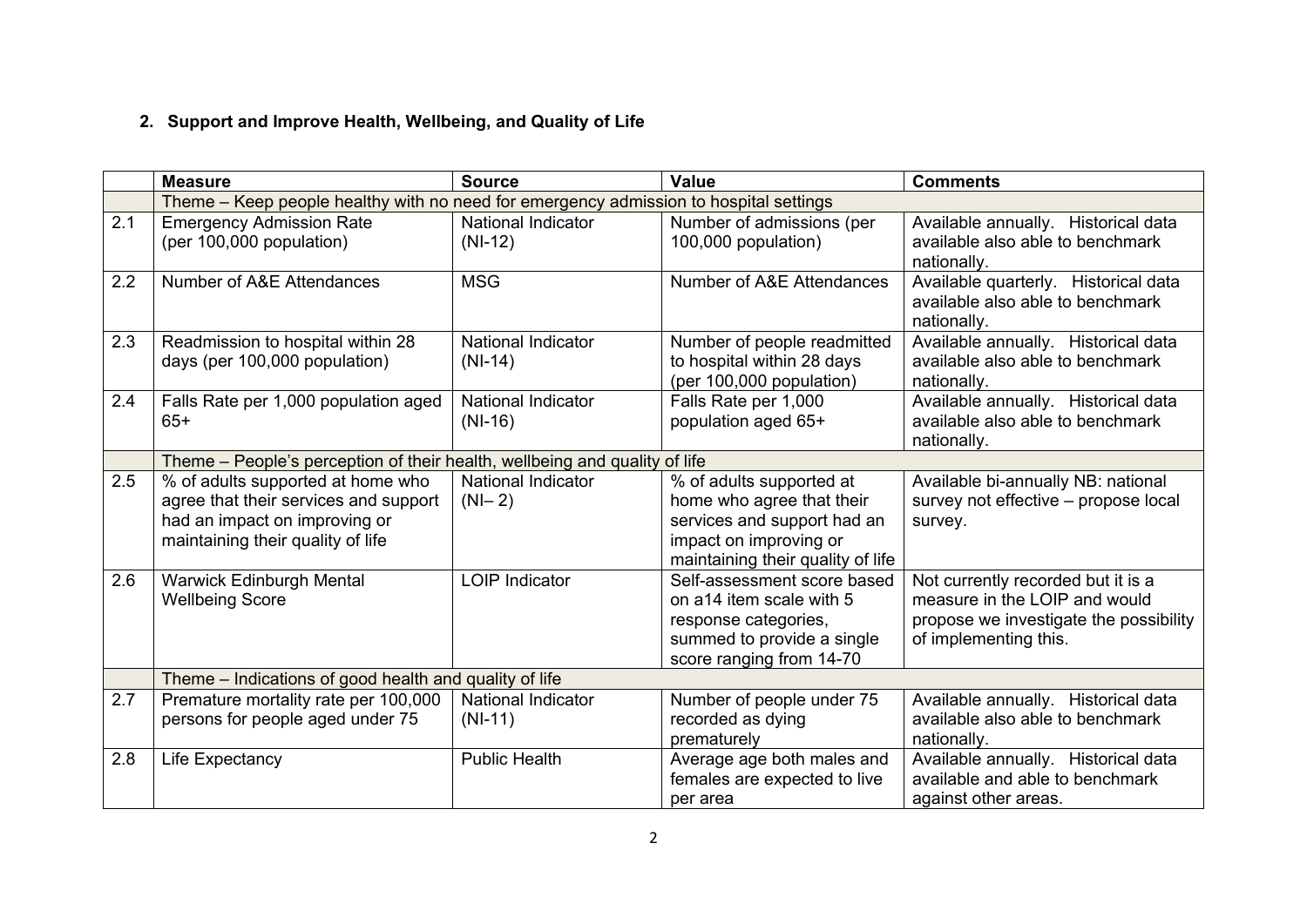|      | <b>Measure</b>                                                             | <b>Source</b>                  | <b>Value</b>                                                                         | <b>Comments</b>                                                                                                                                                |
|------|----------------------------------------------------------------------------|--------------------------------|--------------------------------------------------------------------------------------|----------------------------------------------------------------------------------------------------------------------------------------------------------------|
|      | Theme – Keeping people safe                                                |                                |                                                                                      |                                                                                                                                                                |
| 2.9  | % of adults supported at home who<br>agreed they felt safe                 | National Indicator<br>$(NI-9)$ | % of adults supported at<br>home who agreed they felt<br>safe                        | Available bi-annually NB: national<br>survey not effective - propose local<br>survey.                                                                          |
| 2.10 | Number of new referrals to initial<br>investigation under Adult Protection | <b>APU Statistics</b>          | Number of new referrals to<br>initial investigation under<br><b>Adult Protection</b> | Available monthly. Historical data<br>available. Increase in new referrals<br>can be a positive outcome due to<br>better awareness and increased<br>reporting. |
| 2.11 | <b>Offender Re-conviction Rate</b>                                         | <b>CJSW Statistics</b>         | <b>Offender Re-conviction Rate</b>                                                   | Available monthly. Historical data<br>available. Lower reconviction rate<br>indicates improved rehabilitation and<br>safer communities.                        |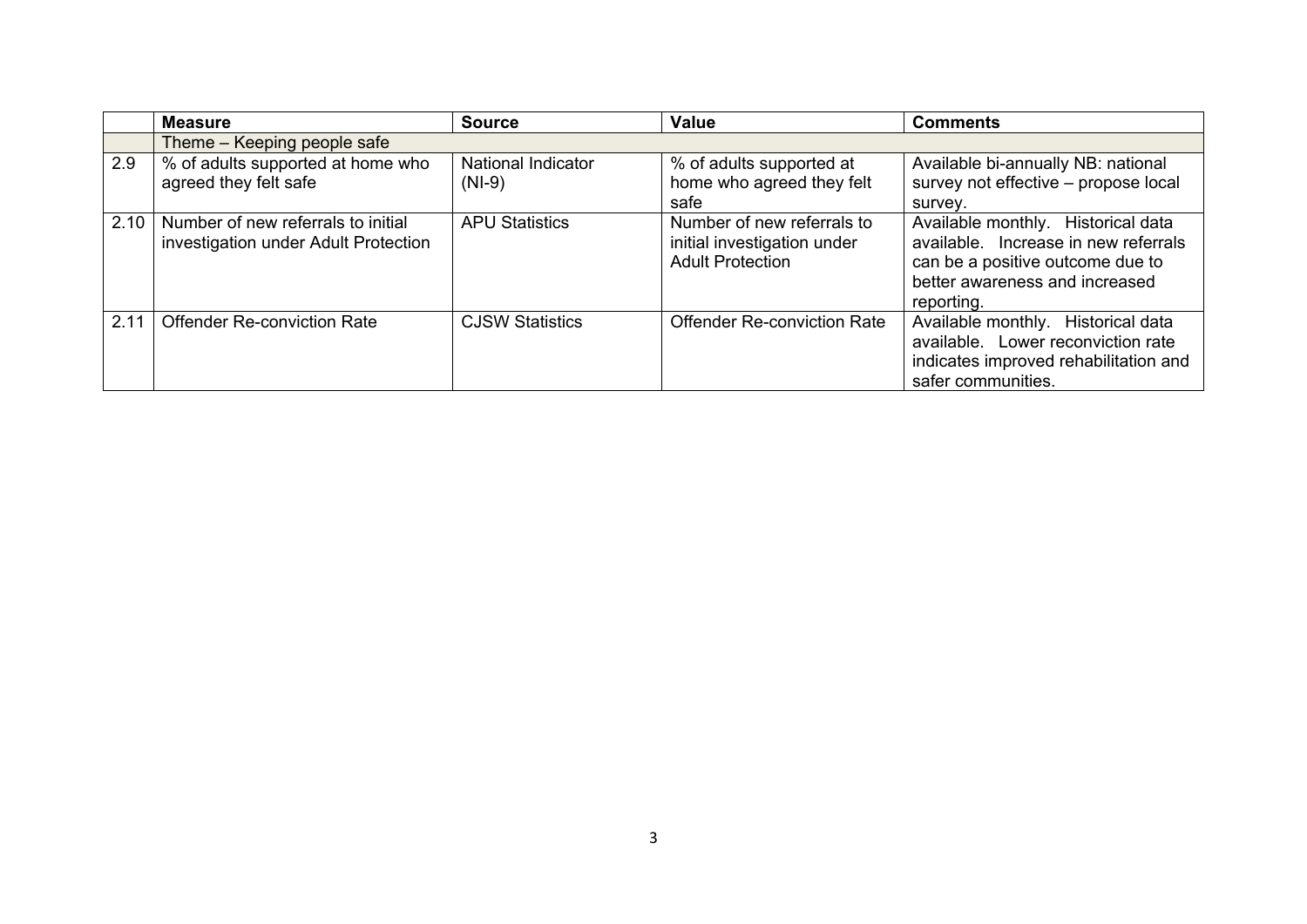### **3. Promote and Support Self-Management and Independence**

|     | <b>Measure</b>                                                                                             | <b>Source</b>                       | Value                                                                                                         | <b>Comments</b>                                                                                           |  |
|-----|------------------------------------------------------------------------------------------------------------|-------------------------------------|---------------------------------------------------------------------------------------------------------------|-----------------------------------------------------------------------------------------------------------|--|
|     | Theme – people's perception of their ability to look after their own health and live independently         |                                     |                                                                                                               |                                                                                                           |  |
| 3.1 | % of adults able to look after their<br>health very well of quite well                                     | <b>National Indicator</b><br>$NI-1$ | % of adults able to look<br>after their health very well<br>of quite well                                     | Available bi-annually NB:<br>national survey not effective -<br>propose local survey.                     |  |
| 3.2 | % of adults supported at home who<br>agree that they are supported to live<br>as independently as possible | <b>National Indicator</b><br>$NI-2$ | % of adults supported at<br>home who agree that they<br>are supported to live as<br>independently as possible | Available bi-annually NB:<br>national survey not effective -<br>propose local survey.                     |  |
|     | Theme - Enabling people to live independently                                                              |                                     |                                                                                                               |                                                                                                           |  |
| 3.3 | <b>Total Home Care Hours Delivered</b>                                                                     | Source Social Care Data Set         | <b>Total Home Care Hours</b><br><b>Delivered</b>                                                              | Social Care Data will be<br>uploaded to Source from August<br>2018 and will be reported using<br>Tableau. |  |
| 3.4 | % of Home Care where two or more<br>members of staff are required                                          | Source Social Care Data Set         | % of Home Care where<br>two or more members of<br>staff are required                                          | Social Care Data will be<br>uploaded to Source from August<br>2018 and will be reported using<br>Tableau. |  |
| 3.5 | % of adults with intensive care needs<br>receiving care at home                                            | National Indictor<br><b>NI-18</b>   | % of adults with intensive<br>care needs receiving care<br>at home                                            | Available annually, historical<br>data available for comparison<br>and able to benchmark<br>nationally    |  |
| 3.6 | Number of people using a<br><b>Community Alarm Service</b>                                                 | Source Social Care Data Set         | Number of people using a<br><b>Community Alarm Service</b>                                                    | Social Care Data will be<br>uploaded to Source from August<br>2018 and will be reported using<br>Tableau. |  |
| 3.7 | Number of people using Telecare                                                                            | Source Social Care Data Set         | Number of people using<br>Telecare                                                                            | Social Care Data will be<br>uploaded to Source from August<br>2018 and will be reported using<br>Tableau. |  |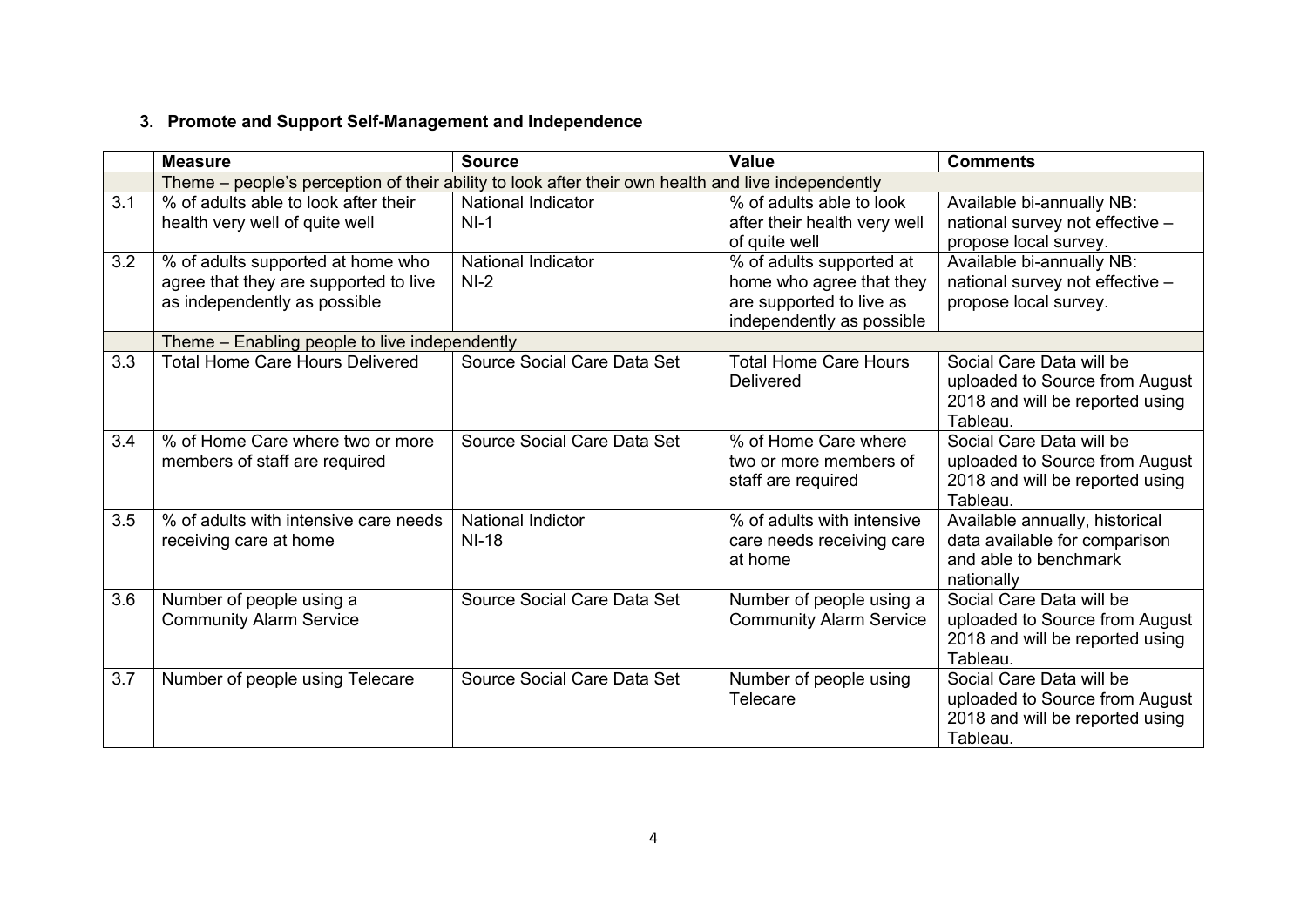#### **4. Value and Support Unpaid Carers**

|      | <b>Measure</b>                    | <b>Source</b>              | <b>Value</b>                      | <b>Comments</b>                           |
|------|-----------------------------------|----------------------------|-----------------------------------|-------------------------------------------|
| 4.1  | Number of ACSPs completed         | <b>Carers Census</b>       | Number of ACSPs completed         | Census data available from 2019 onwards   |
| 4.2  | Number of ACSPs declined          | <b>Carers Census</b>       | Number of ACSPs declined          | Census data available from 2019 onwards   |
| 4.3  | Number of Short Breaks            | <b>Carers Census</b>       | Number of Short Breaks            | Census data available from 2019 onwards   |
|      | Provided                          |                            | Provided                          |                                           |
| 4.4  | <b>Total Hours of Replacement</b> | <b>Carers Census</b>       | <b>Total Hours of Replacement</b> | Census data available from 2019 onwards   |
|      | Care provided                     |                            | Care provided                     |                                           |
| 4.5  | Total number of new carers        | <b>Carers Census</b>       | Total number of new carers        | Census data available from 2019 onwards   |
|      | identified                        |                            | identified                        |                                           |
| 4.6  | % of carers who report they are   | <b>Carers Conversation</b> | % of carers who report they are   | Next Carers Conversation Survey scheduled |
|      | able to access the information    | Survey                     | able to access the information    | for January 2019. Results available from  |
|      | they need                         |                            | they need                         | March 2019 and biannually thereafter.     |
| 4.7  | % of carers who report they are   | <b>Carers Conversation</b> | % of carers who report they are   | Next Carers Conversation Survey scheduled |
|      | supported to manage their         | Survey                     | supported to manage their         | for January 2019. Results available from  |
|      | caring role                       |                            | caring role                       | March 2019 and biannually thereafter.     |
| 4.8  | % of carers who report they are   | <b>Carers Conversation</b> | % of carers who report they are   | Next Carers Conversation Survey scheduled |
|      | involved in planning services     | Survey                     | involved in planning services for | for January 2019. Results available from  |
|      | for themselves                    |                            | themselves                        | March 2019 and biannually thereafter.     |
| 4.9  | % of carers who report they are   | <b>Carers Conversation</b> | % of carers who report they are   | Next Carers Conversation Survey scheduled |
|      | involved in planning services     | Survey                     | involved in planning services for | for January 2019. Results available from  |
|      | for the person they care for      |                            | the person they care for          | March 2019 and biannually thereafter.     |
| 4.10 | % of carers who report they are   | <b>Carers Conversation</b> | % of carers who report they are   | Next Carers Conversation Survey scheduled |
|      | respected and listened to         | Survey                     | respected and listened to         | for January 2019. Results available from  |
|      |                                   |                            |                                   | March 2019 and biannually thereafter.     |
| 4.11 | % of carers who report they are   | <b>Carers Conversation</b> | % of carers who report they are   | Next Carers Conversation Survey scheduled |
|      | supported to have a life          | Survey                     | supported to have a life          | for January 2019. Results available from  |
|      | alongside their caring role       |                            | alongside their caring role       | March 2019 and biannually thereafter.     |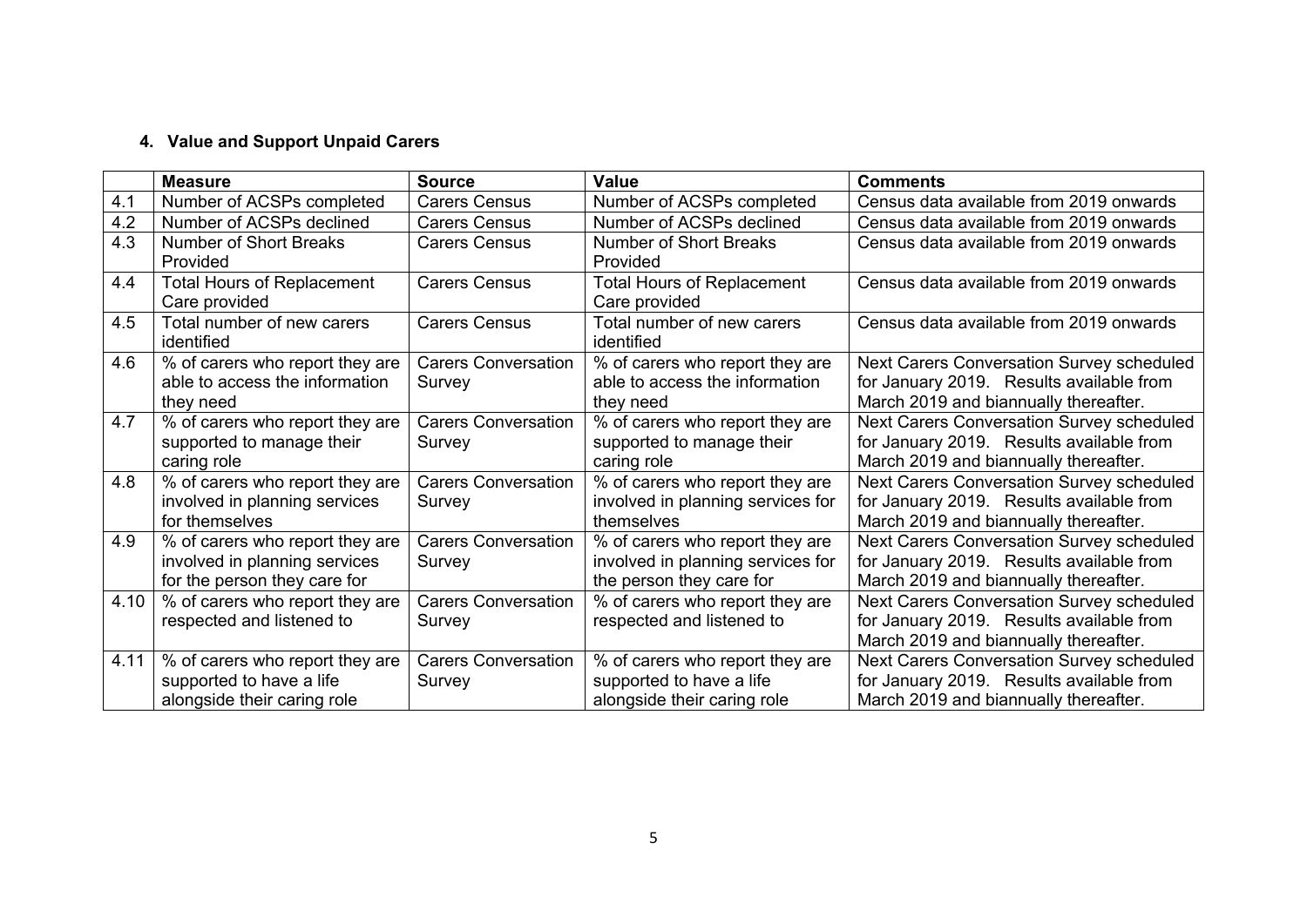#### **5. Contribute to a reduction in Health Inequalities**

|      | <b>Measure</b>                                                               | <b>Source</b>    | <b>Value</b>                                                            | <b>Comments</b>               |  |
|------|------------------------------------------------------------------------------|------------------|-------------------------------------------------------------------------|-------------------------------|--|
|      | Theme - Reduce substance misuse                                              |                  |                                                                         |                               |  |
| 5.1  | Alcohol related hospital admissions                                          | <b>LOIP</b>      | Alcohol related hospital admissions                                     |                               |  |
| 5.2  | Number of Alcohol Brief Interventions<br>delivered                           | Local Indicator  | Number of Alcohol Brief Interventions delivered                         |                               |  |
| 5.3  | % of clients receiving alcohol treatment<br>within 3 weeks of referral       | ADP Dashboard    | % of clients receiving alcohol treatment within 3<br>weeks of referral  |                               |  |
| 5.4  | Drug related hospital admission                                              | ADP Dashboard    | Drug related hospital admission                                         | To be developed               |  |
| 5.5  | % of clients receiving drug treatment<br>within 3 weeks of referral          | ADP Dashboard    | % of clients receiving drug treatment within 3<br>weeks of referral     |                               |  |
| 5.6  | Smoking cessation in 40% most<br>deprived areas after 12 weeks               | Local Indicator  | Smoking cessation in 40% most deprived areas<br>after 12 weeks          |                               |  |
|      | Theme – access to services                                                   |                  |                                                                         |                               |  |
| 5.7  | Social Care Unmet Need (hours)                                               | Social Care      | Number of hours or unmet need per week                                  | Available monthly             |  |
| 5.8  | % of adults registered with a GP                                             |                  | % of adults registered with a GP                                        | To be developed               |  |
| 5.9  | % of adults registered with a dentist                                        |                  | % of adults registered with a dentist                                   | To be developed               |  |
|      | Theme – helping those with a disability to live as independently as possible |                  |                                                                         |                               |  |
| 5.10 | Number of people with a Learning                                             | <b>LDSS Data</b> | Number of people with a Learning Disability who                         | Available annually,           |  |
|      | Disability who are in Further Education                                      | Collection       | are in Further Education and the number of days<br>per week they attend | historical data<br>available. |  |
| 5.11 | Number of people with a Learning                                             | <b>LDSS Data</b> | Number of people with a Learning Disability who                         | Available annually,           |  |
|      | Disability who are in Employment                                             | Collection       | are in Employment and the type of employment.                           | historical data<br>available. |  |
| 5.12 | Number of people with a Learning                                             | <b>LDSS Data</b> | Number of people with a Learning Disability who                         | Available annually,           |  |
|      | Disability who attends a Day Centre or                                       | Collection       | attends a Day Centre or has alternative                                 | historical data               |  |
|      | has alternative opportunities                                                |                  | opportunities and the number of hours per week.                         | available.                    |  |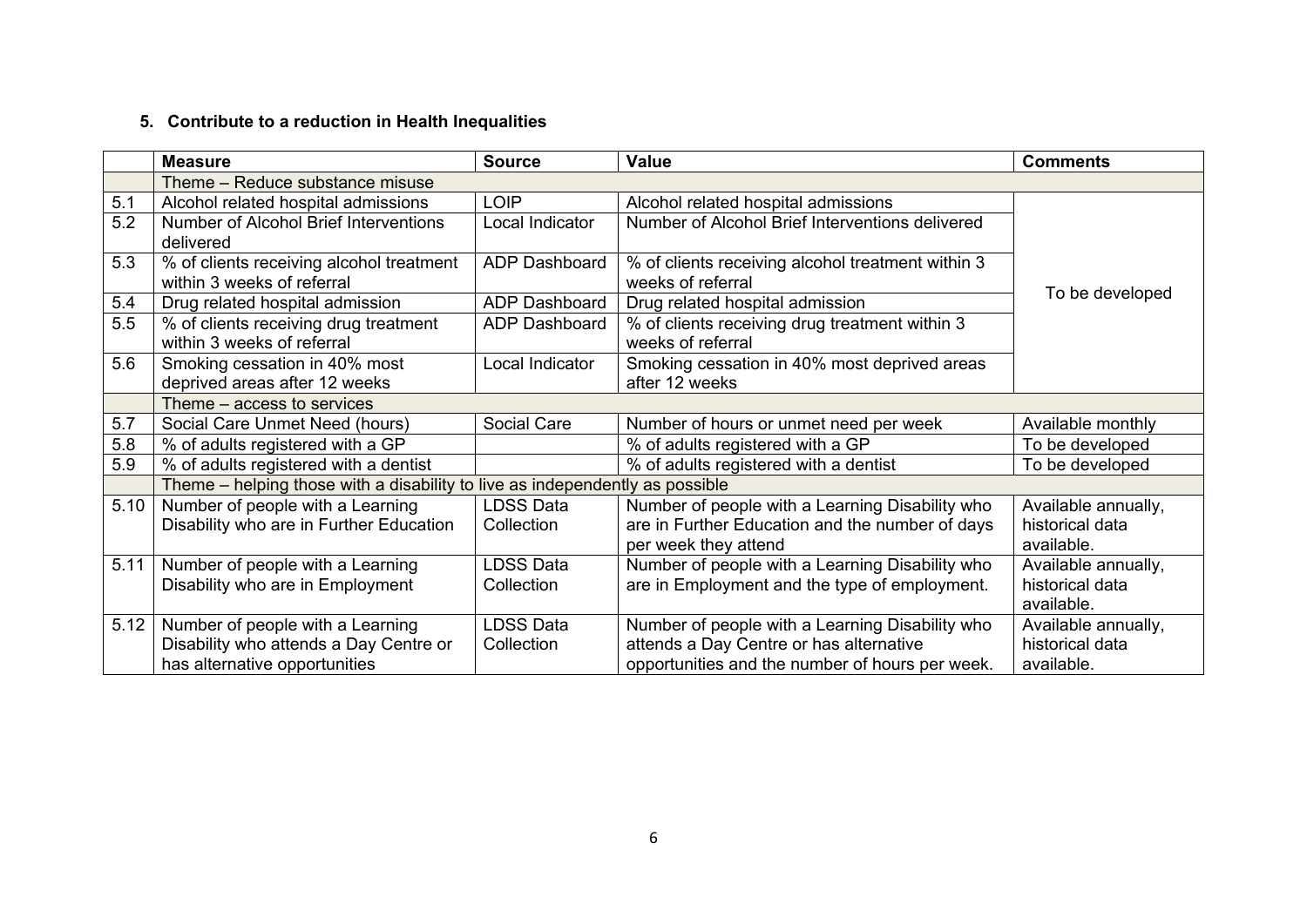### **6. Strengthen existing community assets and resources**

|     | <b>Measure</b>                                                                                | <b>Source</b>                         | <b>Value</b>                                                                                  | <b>Comments</b>                                                    |  |
|-----|-----------------------------------------------------------------------------------------------|---------------------------------------|-----------------------------------------------------------------------------------------------|--------------------------------------------------------------------|--|
|     | Theme - Quality of Care Home Provision                                                        |                                       |                                                                                               |                                                                    |  |
| 6.1 | Proportion of care service graded<br>'Good' (4) or better in Care<br>Inspectorate inspections | Care Inspectorate                     | Proportion of care service graded<br>'Good' (4) or better in Care<br>Inspectorate inspections | Available annually,<br>historical data available<br>for comparison |  |
|     | Theme - Community assets and resources                                                        |                                       |                                                                                               |                                                                    |  |
|     | 6.2   % of Community Links Workers in                                                         | <b>Commissioned Service</b>           | % of Community Links Workers in                                                               | Will be available for 2019                                         |  |
|     | post                                                                                          |                                       | post                                                                                          | onwards                                                            |  |
| 6.3 | Number of clients supported by                                                                | Community Link Worker data            | Number of clients supported by                                                                | Will be available for 2019                                         |  |
|     | <b>Community Links Workers</b>                                                                |                                       | <b>Community Links Workers</b>                                                                | onwards                                                            |  |
| 6.4 | Number of community groups                                                                    | <b>Locality Leadership Groups</b>     | Number of community groups                                                                    | Will be available for 2019                                         |  |
|     | convened and meeting regularly                                                                |                                       | convened and meeting regularly                                                                | onwards                                                            |  |
| 6.5 | Number of community training                                                                  | <b>Engagement Development Officer</b> | Number of community training                                                                  | Will be available for 2019                                         |  |
|     | sessions delivered                                                                            |                                       | sessions delivered                                                                            | onwards                                                            |  |